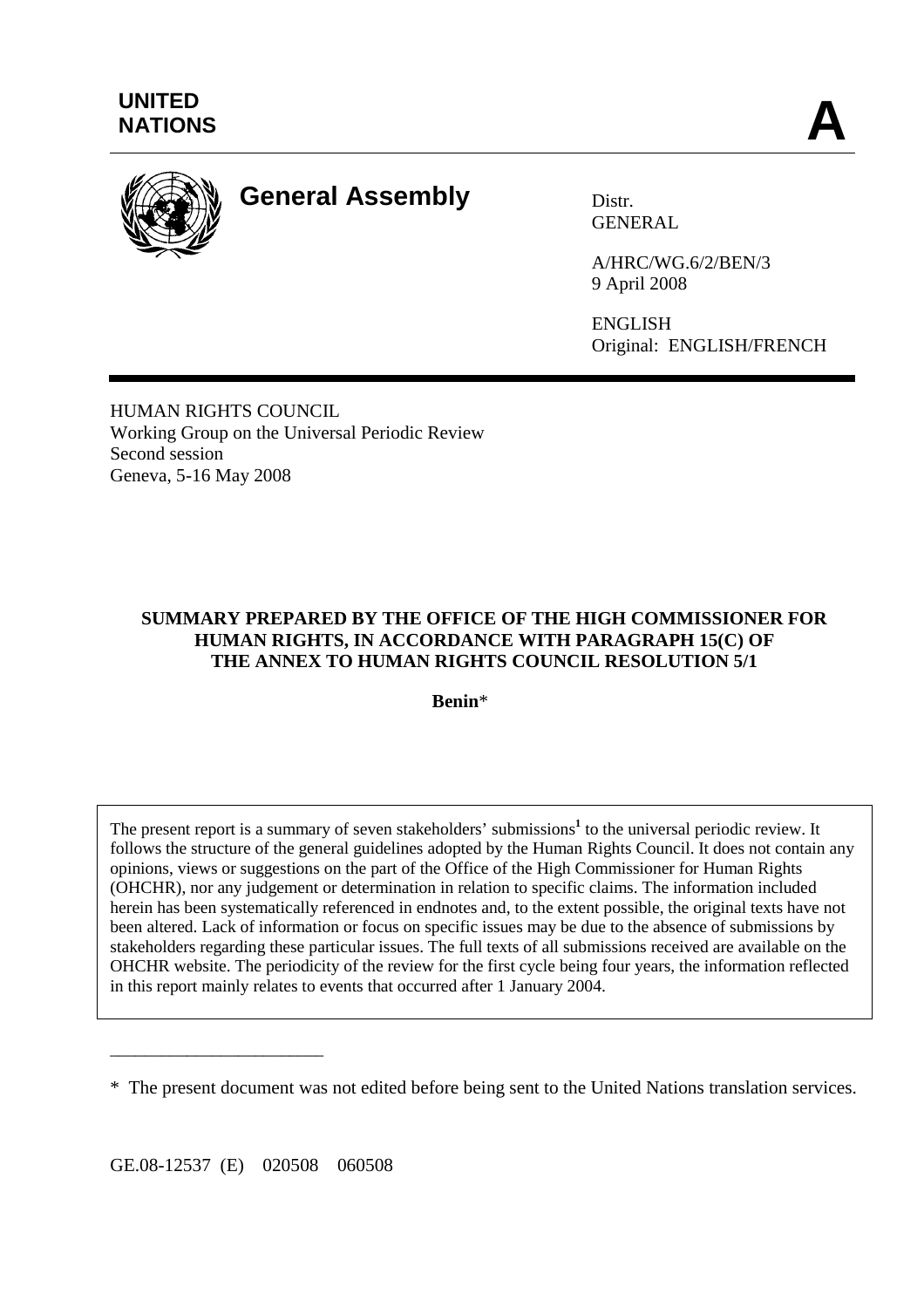# **I. BACKGROUND AND FRAMEWORK**

### **A. Constitutional and legislative framework**

1. The World Organisation Against Torture (OMCT) recommended that the Government of Benin implement the international instruments ratified by Benin and particularly the Additional Protocol to the African Charter on Human and Peoples' Rights related to women's rights, at the national scale, by integrating them into internal legislation, and by monitoring their effective application to all citizens, without any distinction or discrimination by the judicial personal and the judicial services.**<sup>2</sup>**

2. Benin ratified the Rome Statue of the International Criminal Court in January 2002, as reported by Amnesty International (AI). It was AI's understanding that the draft legislation, *Avant Projet de loi portant mise en œuvre du Statut de la Cour pénale internationale au Bénin*, was currently under consideration by the Supreme Court. While the organization welcomed this development, AI was concerned in relation to a number of provisions which fall short of the international standards laid out in the Rome Statute.**<sup>3</sup>**

3. AI welcomed the introduction into the *Avant Projet* of a provision on universal jurisdiction over the crimes of genocide, crimes against humanity and war crimes, as set out in Article 13 of the draft legislation. However, AI was concerned that Article 13 (2) introduces a restriction on the scope of universal jurisdiction by requesting the physical presence of the person on the territory of Benin before an investigation can be opened. AI was also concerned with other provisions in the *Avant Projet* which risk restricting the full implementation of the Rome Statute: the draft legislation maintains a distinction between war crimes committed in international and non-international armed conflicts, allowing for certain acts to be defined as war crimes when they are committed in an international armed conflict, but not when committed in a non-international conflict. Furthermore, provisions included in the *Avant Projet* do not specify under which circumstances or in which cases Benin may withhold its cooperation with the Court. Such broad provisions, which seem to reflect a discretionary power, would allow national authorities to reject requests from the Court.**<sup>4</sup>**

4. AI recommended that Benin, as a State party to the Rome Statute, enacts the broadest jurisdiction possible under international law. This includes each State's jurisdiction under international law, and should not limit such jurisdiction to certain classes of persons. AI also recommended that the Beninese authorities enact the draft legislation implementing the Rome Statute into national law and with the necessary amendments and changes in order to bring it in line with international standards and give full implementation to the Rome Statute.<sup>5</sup>

### **II. PROMOTION AND PROTECTION OF HUMAN RIGHTS ON THE GROUND**

### **A. Implementation of international human rights obligations**

### **1. Right to life, liberty and security of the person**

5. Regarding the issue of the death penalty, AI reported that Benin is an abolitionist country in practice. According to official records, the last execution was carried out in 1987 while the last death sentence was passed *in absentia* in February 2006. Despite the reduction over the years in the number of executions and death sentences, the death penalty is still provided for in the Beninese criminal code. According to AI, in February 2007, during the closing ceremony of the Third World Congress against the Death Penalty in Paris, the Minister of Justice of Benin stated that his Government was in favour of measures towards the abolition of the death penalty; and that it was considering establishing a commission of experts (composed of lawyers, judges and others) to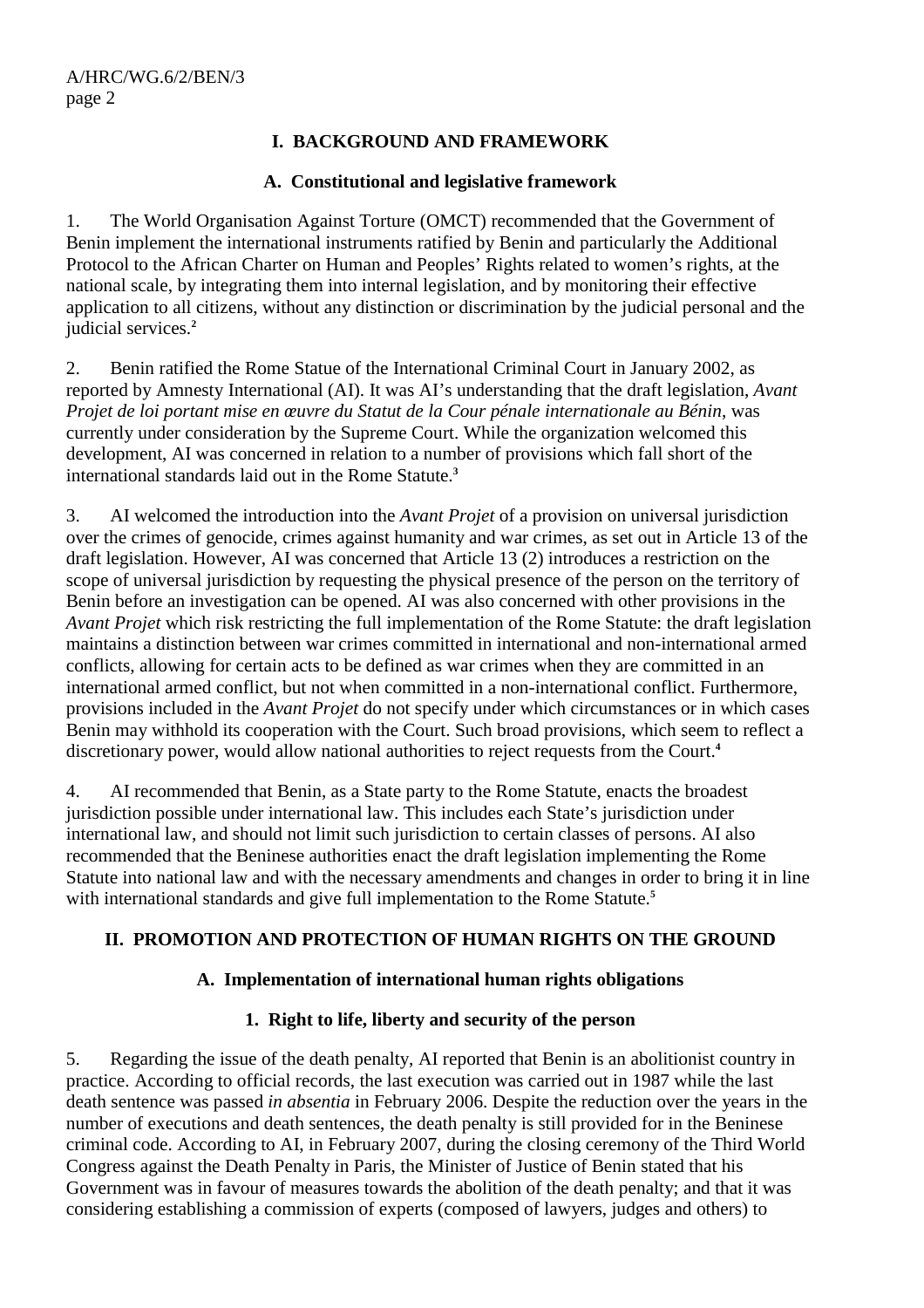define the issue and propose a draft law on the issue of the death penalty, including in view of Benin's possible ratification of the Second Optional Protocol to the International Covenant on Civil and Political Rights. AI welcomed this positive development as well as Benin's vote in favour of the recently adopted United Nations General Assembly resolution calling for a moratorium on executions.**<sup>6</sup>**

6. AI called on the Beninese authorities to adopt a moratorium on executions with a view to permanently abolish the death penalty in the Beninese criminal code and to support the draft bill currently before the National Assembly; as well as to ratify the Second Optional Protocol to the International Covenant on Civil and Political Rights.**<sup>7</sup>**

7. In May 2007, according to AI, members of the presidential guard killed two people and injured at least five others, when they fired at people protesting that a road remained blocked after the Head of State's car had passed. The then Public Security Minister announced that an investigation had been opened into these incidents, but to date the result of this investigation has not been made public. AI urged the Government to ensure that all incidents of excessive use of force by police authorities and special forces be promptly investigated and that those responsible are brought to justice in line with international standards.**<sup>8</sup>**

8. According to the International Federation of Action by Christians for the Abolition of Torture (FIACAT) and ACAT Benin, the principle of the prohibition of torture, set forth in articles 18 and 19 of the Constitution, has not been incorporated in criminal law. There is no definition of torture, nor is torture categorized as a criminal offence; no specific penalty is stipulated in the event that a public official commits such an act. The National Assembly has postponed consideration of the bill on the new criminal code from one session to the next for the past six years. Furthermore, the text under consideration would not establish torture as a stand-alone offence.**<sup>9</sup>** FIACAT added that the bill still provides for the death penalty, contrary to the undertakings made by the Minister of Justice at the World Congress against the Death Penalty, held from 1 to 3 February 2007 in Paris, and subsequently at the thirty-ninth session of the United Nations Committee against Torture. FIACAT stressed that it is now imperative for members of parliament to amend the text to make torture a criminal offence and to delete the provision for the death penalty.**<sup>10</sup>** OMCT and FIACAT recommended that the Government of Benin take urgent steps to amend its criminal law (particularly by taking the opportunity of the current bill reforming the Criminal Code) to make torture a criminal offence and to define torture in compliance with relevant international standards (notably article 1 of the United Nations Convention against Torture).**<sup>11</sup>**

9. Franciscans International (FI) reported that, among some peoples of northern Benin, notably the Bariba and the Peuhl, babies whose mothers die after the birth are regarded as witches. This is also true of babies who are born in the breech position or present a limb, rather than the head, during delivery. Children who cut their upper teeth first are also deemed to be witches. A baby identified by its family as a witch is seen as a malediction and a curse and as the source of all the family's past, present and future ills, both real and imagined. The family's salvation then lies in the physical elimination of the supposed witch, or at best - in cases where the child is not taken in by the church - in his or her removal, as far away as possible, to a family where he or she will be enslaved. The methods of elimination are diverse and cruel. The baby is abandoned, strangled or has its head smashed against a tree.**<sup>12</sup>** FI noted that, while it is difficult to give specific figures, it could reasonably be asserted that babies are killed in more than 60 per cent of cases where the mother dies after the birth. Given the high birth rate in the region, the scale of the phenomenon is a cause for concern.**13**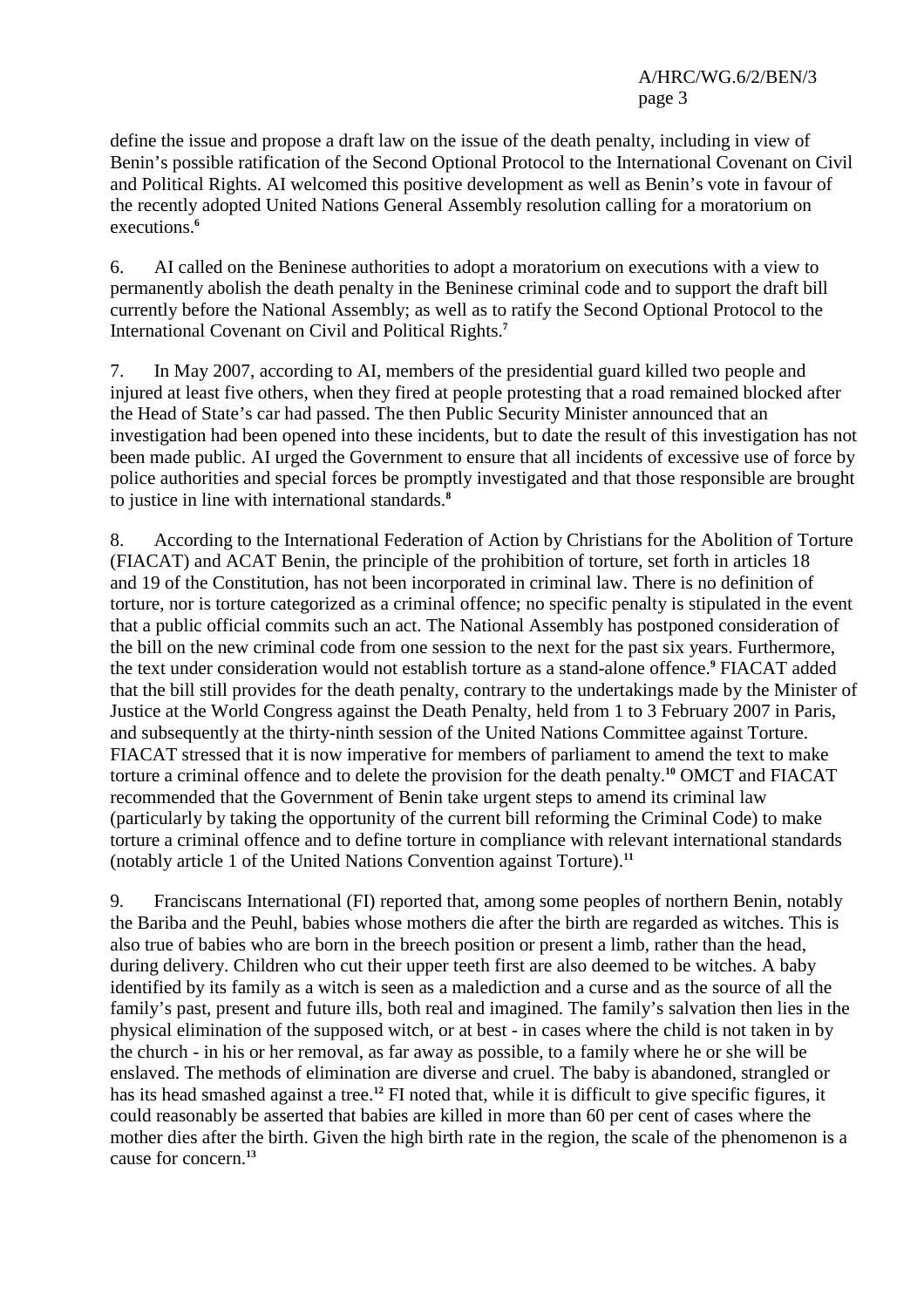10. FI went on to state that infanticide motivated by traditional beliefs seriously undermines the effective enjoyment of children's rights as set forth in the Convention on the Rights of the Child. It recalled that the Committee on the Rights of the Child, in its concluding observations (CRC/C/BEN/CO/2 of 20 October 2006), expressed concern that "infanticide of so-called 'sorcerer's children' motivated by traditional beliefs continues to be practised in certain communities and on infants with disabilities or, for instance, children presented at birth in the breech position or children teething with the upper teeth".**<sup>14</sup>**

11. According to OMCT, legislation and a governmental policy should urgently be adopted to stop infanticides, notably by sensitizing the concerned parts of the population (particularly women, midwives and communities) and giving support to families.**<sup>15</sup>** FI recommended the establishment of a positive programme that would deal specifically with early childhood in rural areas and incorporate continuous outreach activities to make families aware of traditional beliefs that impinge on the exercise of the rights of young children, particularly the right to life; the promotion of the rights of the child among families and traditional chiefs; the setting up of a coordinated warning system at national level to enable infants whose mothers die in childbirth to be rescued and taken in; and the creation within health centres of reception units for children who are at risk of becoming victims of infanticide.**<sup>16</sup>**

12. OMCT noted that traditional social behaviours continue to encourage the recourse to violence within the family, schools, care and judicial institutions and in general the whole society. Children's ill-treatment is widespread and ordinary in Benin. Corporal punishment is a daily practice to educate one's child. According to OMCT, it is not completely prohibited in law, which is in breach of the recommendations made by the Committee on the Rights of the Child in its general comment No. 8 and in its last Concluding Observations on Benin.**<sup>17</sup>**

13. The Global Initiative to End All Corporal Punishment of Children (GIEACP) added that corporal punishment of children by parents is not prohibited by law in the home. Children have some protection from ill-treatment and neglect by parents or guardians under the Criminal Code, the Code on Persons and the Family (2004) and the Constitution (1990). Corporal punishment is prohibited in schools (structured formal education) by Circular letter No. 100/MENC (1962), but not in law. The GIEACP reported that it has been unable to ascertain whether this prohibition also applies to the traditional system of education where children are educated within the local family and community environment in accordance with current rituals and customs.**<sup>18</sup>**

14. OMCT recommended to expressly prohibit in law all forms of corporal punishment against children for any purpose (including education) and in all situations and settings, including at home, and to sensitise key actors (personnel working with children, parents, etc.) on the harmful effects of corporal punishment and on the value of non harmful conducts of education and child development.**<sup>19</sup>** GIEACP expressed similar recommendations.**<sup>20</sup>**

15. Beyond their daily economic exploitation, child domestic workers, also called "*vidomégon*", are frequently victims of cruel, inhuman or degrading treatment, including sexual and psychological violence by employers, as reported by OMCT. Those cases are rarely denounced and brought to court.**<sup>21</sup>** OMCT pointed out that it is necessary to establish a legislation that regulates this sector and properly protects children from exploitation and violence.**<sup>22</sup>**

16. The Association des femmes juristes du Bénin (AFJB) (Association of Women Lawyers of Benin) reported that, in 2006, Benin adopted Act No. 2006-04 to regulate the movement of minors and to organize the repression of the traffic in and sexual exploitation of children.**23** OMCT noted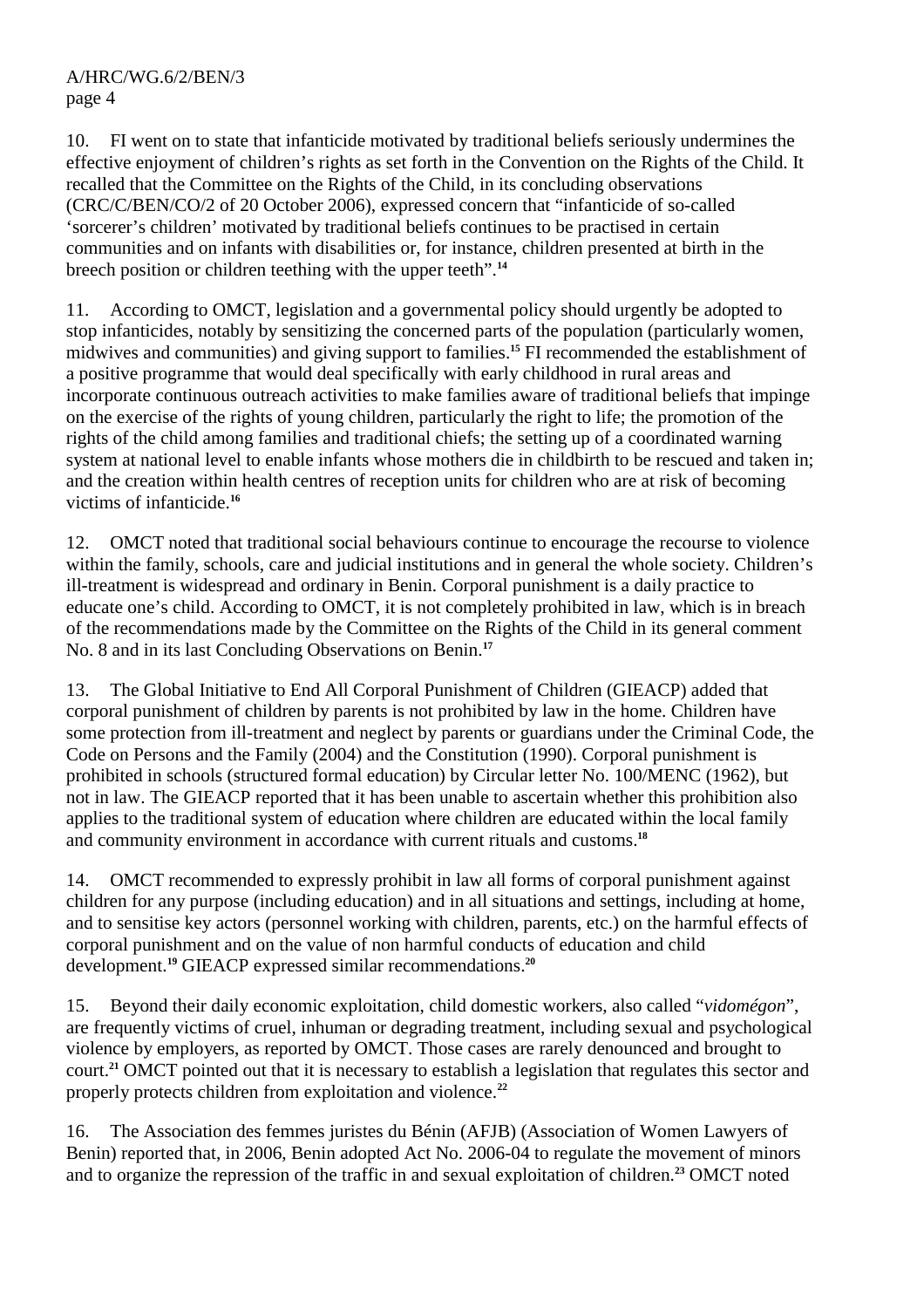that the new law on trafficking in children adopted in 2006 is an improvement for children, but that gaps remain. In practice, child trafficking persists in Benin but also concerns other countries from the sub-region. Transnational collaboration is needed, according to OMCT. Frequently, children are forced to carry out tasks which are beyond the normal capacity of a child and include prostitution.**<sup>24</sup>** OMCT recommended that the Government of Benin adopt and implement measures to make effective the 2006 law on child trafficking, and, in particular, negotiate a transnational plan of action with other concerned neighbouring countries.**<sup>25</sup>**

17. AFJB reported that the Constitution contains several provisions under which women are protected against all forms of inequality.**<sup>26</sup>** With regard to violence against women, AFJB stated that the situation of women in Beninese society, particularly their de jure situation, has improved somewhat in recent years. Nevertheless, Beninese women continue to be subjected to serious violations of their rights. Violence against women in all its forms - domestic violence, rape, marital rape, forced marriage, female genital mutilation, forced abortion, exploitation and discrimination in public and private life - remains a sad reality, chiefly in the north of the country and in rural areas.**<sup>27</sup>** AFJB added that the patriarchal social structure keeps women in the position of inferiority they have always occupied and renders them vulnerable to grave violations of their physical and psychological integrity. Although there exist laws that protect women from the various forms of abuse and other legislation is being prepared, the de facto situation remains a cause for concern.**<sup>28</sup>**

18. AFJB indicated that criminal law currently contains no provisions on domestic violence. Legislative reforms are being discussed, notably within the framework of the draft criminal code and the draft code of criminal procedure. Regarding violence against women, the National Assembly is now considering a bill tabled by its Development Policy Support Unit (CAPAN). If it is adopted - with some improvements, particularly where violence within the family is concerned - it will constitute an effective tool for protecting women against virtually all forms of violence.**<sup>29</sup>**

19. OMCT added that rape is strictly defined in the current Criminal Code. A broader definition must be adopted such as the one chosen in the draft criminal code. Marital rape must also be integrated in the criminal legislation in Benin, as there are numerous cases in Benin, especially in the context of forced marriages, as noted by OMCT.**<sup>30</sup>** AFJB and OMCT stated that there is no specific provision prohibiting the traffic in women or stipulating penalties for the perpetrators.<sup>31</sup>

20. AFJB and OMCT indicated that domestic violence is very widespread in Benin. It often begins when girls, some of whom are minors and whose parents are thus complicit, are forced into marriage, sometimes a polygamous marriage, with a man they have not chosen.**<sup>32</sup>** OMCT added that these cases of violence are not denunciated because of cultural and social obstacles. The priorities are to ensure the training of the State agents on this problem and to open shelters for women victims of violence. In addition, the Prosecutor should be able to open a case on his own initiative (ex officio) in cases of domestic violence, as recommended by OMCT.**<sup>33</sup>**

21. Female genital mutilation (FGM) is still practised in Benin in certain villages of the Atacora area despite the existence of a law prohibiting FGM, as noted by OMCT. According to it, two problems remain. First, the definition of outlawed forms of FGM excludes from this category surgical operations performed on medical prescription which are thus allowed and leave open a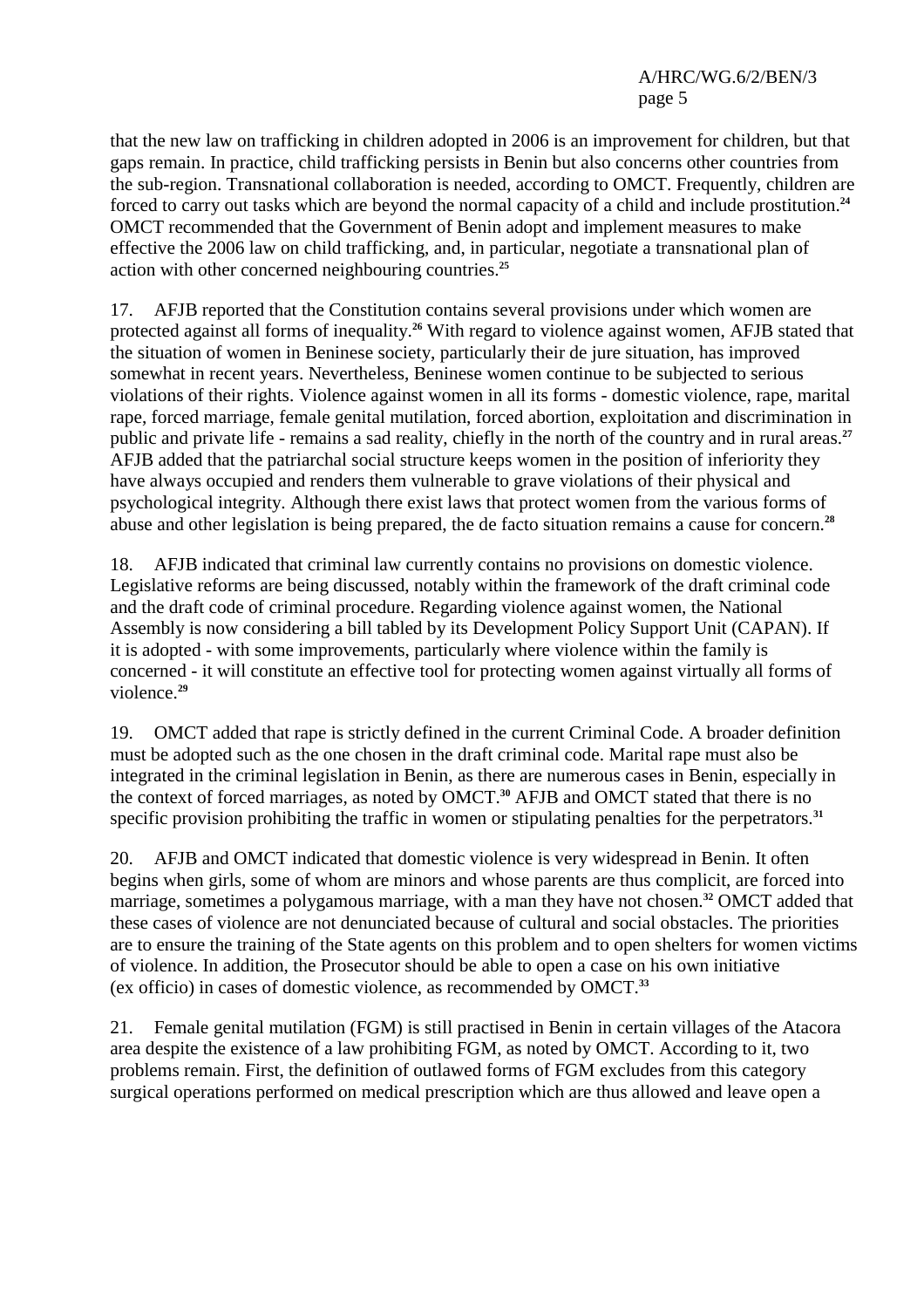possibility to practice such interventions. Secondly, the legislation is not effectively applied and as such this practice is not denunciated and those who undertake it are most of the time not prosecuted.**<sup>34</sup>**

22. With respect to the role of Benin's authorities, OMCT noted that although violence against women is mainly perpetrated in the private sphere, frequently the State is, directly or indirectly, liable for it. The State's failure to adopt measures to prevent and punish such practices is generally due to cultural reasons. Several cases show that the authorities are very reluctant to intervene and investigate situations where women are victims of violence within the family, of forced marriages, of FGM or of other acts seen as private affairs, according to OMCT. This maintains the general impunity which exists in cases of violence against women.**<sup>35</sup>** OMCT urged Benin's authorities to effectively punish perpetrators of violence against women, especially perpetrators of female genital mutilation, in conformity with the sanctions prescribed by the texts.<sup>36</sup>

23. OMCT also recommended to add to the draft criminal code provisions on the repression of domestic violence and trafficking in women and to revise the penalties in cases of violence against women; in this respect, the text of the legislative bill on violence against women should also be adequately and similarly reviewed by adding the offence of domestic violence, including domestic rape.**<sup>37</sup>**

24. Moreover, OMCT recommended that the authorities of Benin set up shelters for women and girls who are victims of violence or exploitation and ensure specialized training for judicial personnel and services, on amicable and judicial resolution in cases of violence against women, especially in the domestic context. If possible, special brigades composed of women who would be attentive to women in all the territory should be set up.**<sup>38</sup>**

25. With regard to the treatment of detainees, FIACAT, AFJB and OMCT indicated that violations of their human rights occur from the time they are taken into custody, whether by the police or the *gendarmerie*. All three organizations reported that persons in custody are subjected to torture and other ill-treatment. According to the organizations, some officers have acknowledged the existence of such practices, while noting that, in their view, they constitute one means of obtaining a confession, particularly when the inquiry reveals information that the person in custody denies.**<sup>39</sup>** FIACAT and OMCT recommended that the Government of Benin adopt practices consistent with the Standard Minimum Rules for the Treatment of Prisoners.**<sup>40</sup>**

26. OMCT added that ill-treatment that may amount to torture is also used against arrested children to obtain confessions, despite the existing minors' protection police unit (*Brigade de Protection des Mineurs*). Moreover, according to OMCT, excessive duration of police custody is not uncommon.**<sup>41</sup>** OMCT urged the Government of Benin to ensure that all measures are taken in order to cease all excessive use of force by law enforcement agents against individuals during arrest and police custody. The Government should introduce human rights legal safeguards and ensure their proper implementation.**<sup>42</sup>**

27. According to OMCT, there are also reports of cases of violence perpetrated against juvenile detainees by guards and peers.**<sup>43</sup>**

28. AFJB emphasized that conditions of detention in all Beninese prisons are generally quite dire. There is thus an urgent need for far-reaching reform of the prison system, so as to ensure greater respect for human rights. This was noted by the Committee against Torture and the Human Rights Committee when Benin's initial reports to those bodies were considered, in November 2001 and October 2004, respectively.**44**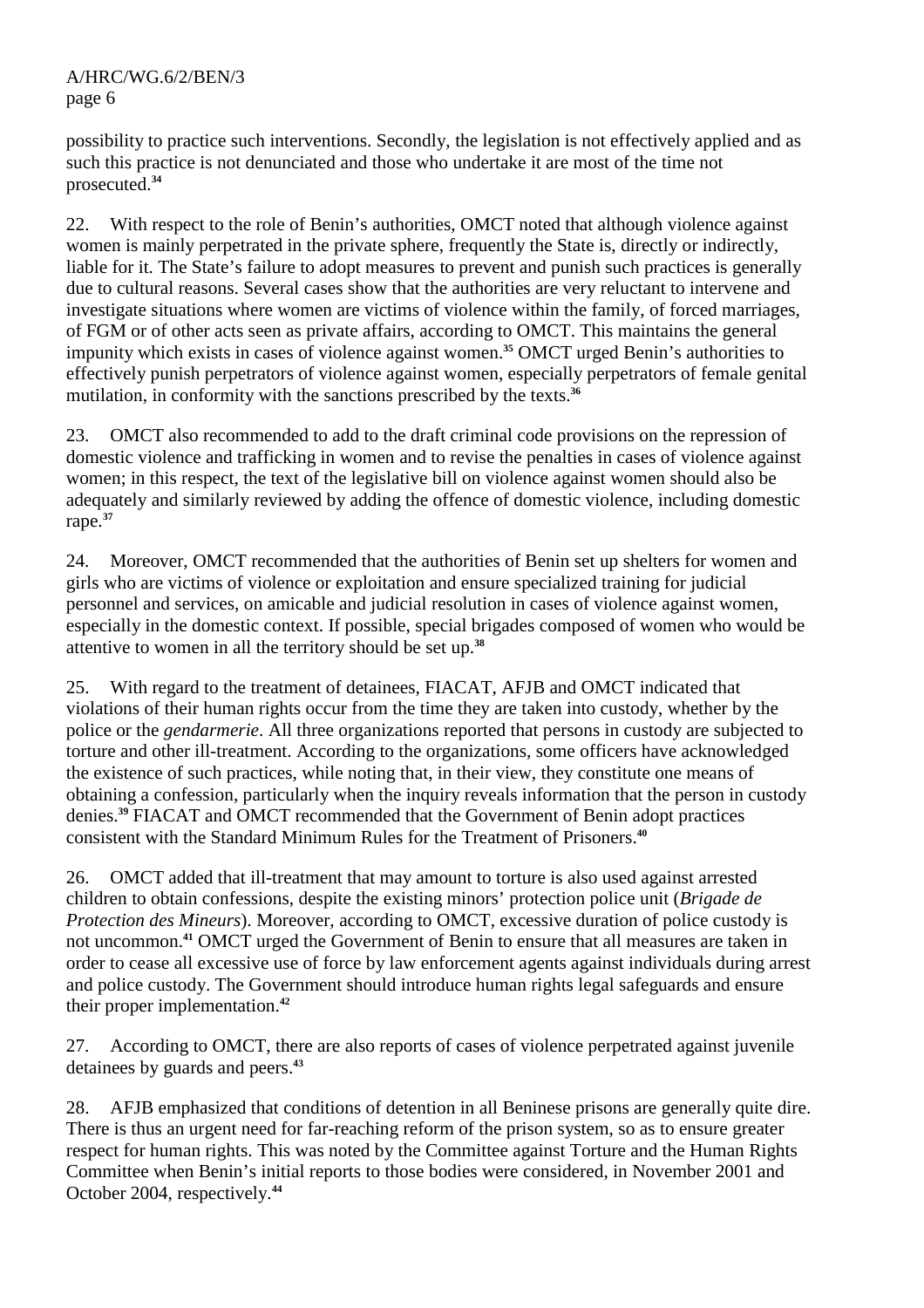29. AI noted that reports from national NGOs as well as from the Government itself confirm serious concerns over extremely harsh prison conditions. Overcrowding and a lack of proper sanitation and medical facilities are posing serious risks to prisoners' health.**<sup>45</sup>** FIACAT explained that most prisons in Benin date from the colonial era and therefore have very limited capacity. Rehabilitation work is perfunctory and is not carried out at all prisons. Buildings intended for 45 persons may hold up to 150 detainees. Thus, in July 2007, overcrowding reached 611.25 per cent at Cotonou prison and 687.5 per cent at Abomey prison.**<sup>46</sup>**

30. After conducting a survey of nine Beninese prisons, FIACAT denounced a series of violations of detainees' rights, including overcrowding; the cramped and dilapidated state of buildings; the high number of persons being held in pretrial detention owing, inter alia, to delays in commencing proceedings; insanitary conditions of detention and lack of hygiene; very limited access to medical care; insufficient and poor food; and lack of regular visits.**<sup>47</sup>** FIACAT and OMCT recommended that the Government of Benin act urgently to reduce prison overcrowding by promoting alternatives to incarceration, in particular for persons convicted of minor offences and persons held in pretrial detention for many years.**<sup>48</sup>**

31. AFJB reported that there are no restrictions on the right to receive visits in Beninese prisons. Detainees may receive as many visits as they wish, in strict compliance with the texts in force in this regard. However, according to AFJB, for many detainees, visits become less frequent, and sometimes cease, owing to corruption and the influence of the prison "mafia". Many relatives and friends wishing to visit detainees are stripped of their few belongings (particularly items that visitors are required to deposit during visits, mobile phones and other banned objects).**<sup>49</sup>** FIACAT added that visitors must pay to gain access to the visiting room. Likewise, to get back to their cell or the building in which they are being held, detainees must pass through "tollbooths". In addition, FIACAT indicated that food intended for detainees is frequently confiscated.**<sup>50</sup>**

32. Untried prisoners are not kept separate from convicted prisoners in most of the country's prisons, according to FIACAT. For example, in Porto-Novo, 74 per cent of detainees are in pretrial detention; in Cotonou, the figure is about 88 per cent.**<sup>51</sup>** Concerning the separation according to age, OMCT reported that despite the detention of juveniles in separate quarters, this separation from adults remains slight in practice: adults often enter the juveniles' quarter; juveniles regularly cross places where adults live, etc. Regarding women and girls specifically, there is no separation between them: they literally live together.**<sup>52</sup>** FIACAT and OMCT recommended that the Government of Benin guarantee that children and women are kept separate from adults and men, respectively, and that untried prisoners are kept separate from convicted prisoners. The Government should also ensure that female detainees are supervised only by women officers.**<sup>53</sup>**

33. According to FIACAT, prison administration officials have instituted abusive initiation procedures for new arrivals. FIACAT cited, by way of example, the payment of a sum referred to as "rent", which can be as much as 35,000 CFA francs (53 euros) and without which detainees are not allocated a place to sleep.**<sup>54</sup>**

34. FIACAT and OMCT noted that the right to food is recognized by the Constitution of Benin of 11 December 1990. However, this right is the subject of serious and constant violations: persons deprived of their liberty suffer from malnutrition and undernourishment. They receive only one insufficient meal per day. The Government allocates from its budget an amount of 290 CFA francs (0.44 euros) per inmate per day for food, and no effort is being made to improve the situation, according to FIACAT and OMCT. Judicial personnel pay no attention to violations of detainees'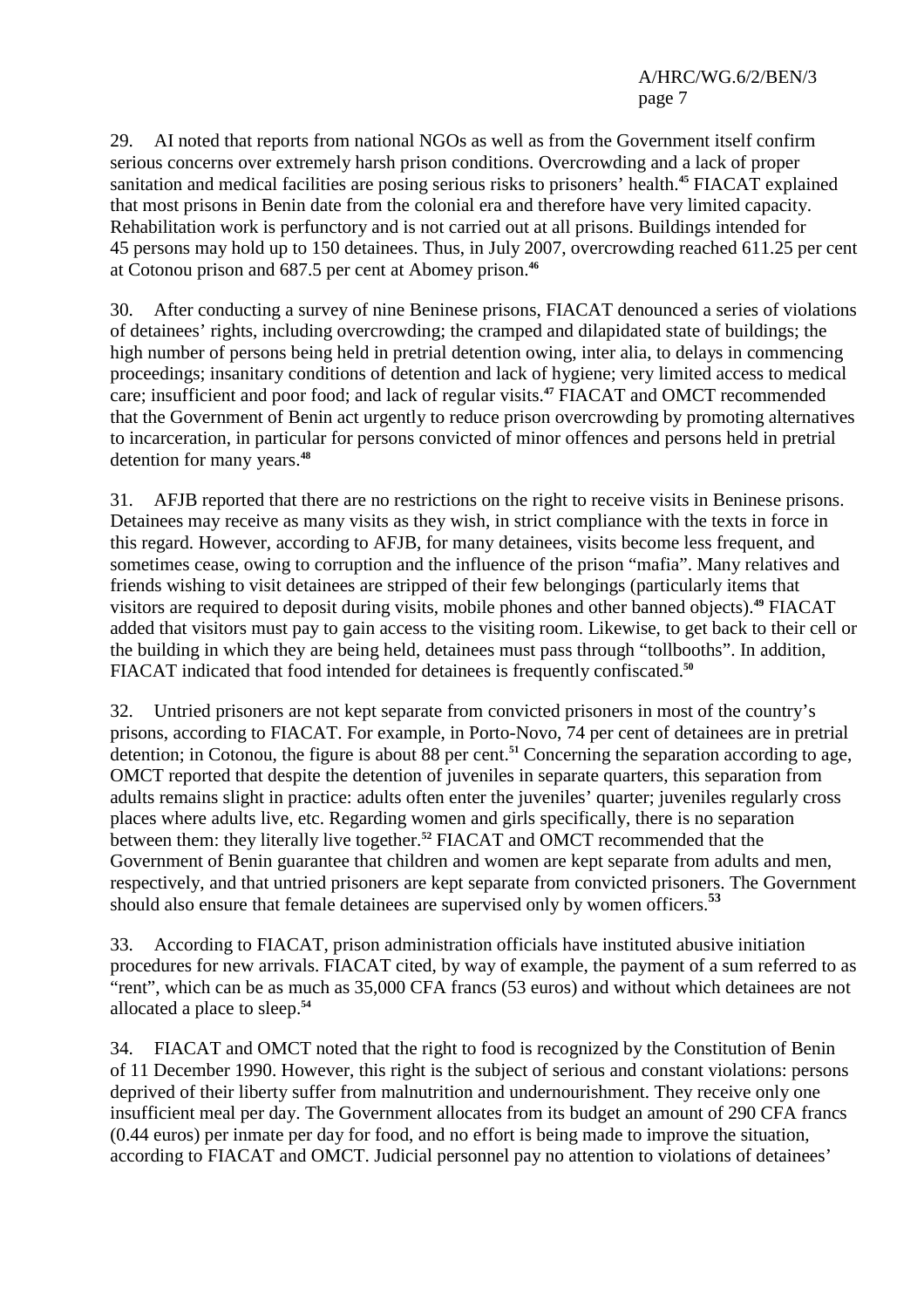right to food. Attempts by relatives to assure a minimum to detained persons are in vain owing to misappropriation of provisions and corruption, which also have the effect of discouraging such efforts.**<sup>55</sup>** FIACAT reported that these phenomena have assumed alarming proportions at Benin's nine prisons, especially in Porto-Novo, Cotonou and Abomey. Prison directors and supervisory staff are aware of what is occurring and sometimes take action against the perpetrators.**<sup>56</sup>**

35. Given the trying conditions of detention, diseases such as dermatosis, infections and psychiatric disorders, are very frequent, and detainees succumb to them regularly, according to FIACAT. FIACAT also noted that, in the event of complications or serious illnesses requiring specialized care that prison medical staff are unable to provide, detainees are sent to hospital. The State, however, pays only for the consultation; the remaining expenses are borne by prisoners or their families. In most cases, prison health centres do not have any basic drugs with which to treat detainees, other than paracetamol and sleeping tablets.**<sup>57</sup>** FIACAT and OMCT noted that drugs have not been supplied regularly since responsibility for health care in prisons was transferred from the Ministry of Health to the Ministry of Justice. Thus, since January 2007, none of Benin's prisons has been provided with drugs.**<sup>58</sup>** Concerning the treatment of women, OMCT added that care for pregnant and nursing women is inadequate.**<sup>59</sup>** FIACAT and OMCT recommended that the Government of Benin take measures to ensure that detainees have access to basic health care and are properly fed.**<sup>60</sup>**

36. OMCT also reported that corruption as well as abusive initiation procedures for new arrivals, youngest, etc. is widespread. These include different types of payments (also in kind) to obtain a place to sleep, food, to access the family during visits, etc. These practices occur among both adult and juvenile detainees.**<sup>61</sup>** OMCT urged the Government of Benin to ensure that the practice of bribes between detainees and between guards and detainees as well as the abusive initiation procedures as a condition to access basic rights end.**<sup>62</sup>**

37. OMCT further recommended that the conditions of detention be improved, more particularly by ensuring that minors, including girls, are separated from adults; that all detainees are treated with humanity, that they have access to care and benefit from basic sanitary and food necessities, with special attention given to the needs of women and children; and that all employees of the detention facilities be provided with satisfactory and effective human, material and logistic means.**<sup>63</sup>** AI urged the Government to put in place effective measures to ensure that prison conditions in Benin are consistent with international standards at all stages of detention.**<sup>64</sup>**

38. OMCT informed that there is no mechanism enabling NGOs or other independent bodies to visit regularly places of detention. In connection with the implementation of the Optional Protocol to the Convention against Torture, the Benin authorities are currently looking into establishing a national torture prevention mechanism, according to OMCT. A draft bill, submitted on 27 September 2007, is now under examination.**<sup>65</sup>** FIACAT and OMCT recommended that the Government of Benin establish a mechanism to visit places of detention, in accordance with its obligations under the Optional Protocol to the Convention against Torture (OPCAT). Access to places of detention by human rights NGOs should also be facilitated.**<sup>66</sup>**

# **2. Administration of justice and the rule of law**

39. According to FIACAT, the main causes of prison overcrowding are the dysfunctions of the judicial system and administrative delays due to the acute shortage of personnel, whether judges or otherwise, in the criminal justice system. Benin has approximately 200 judges for more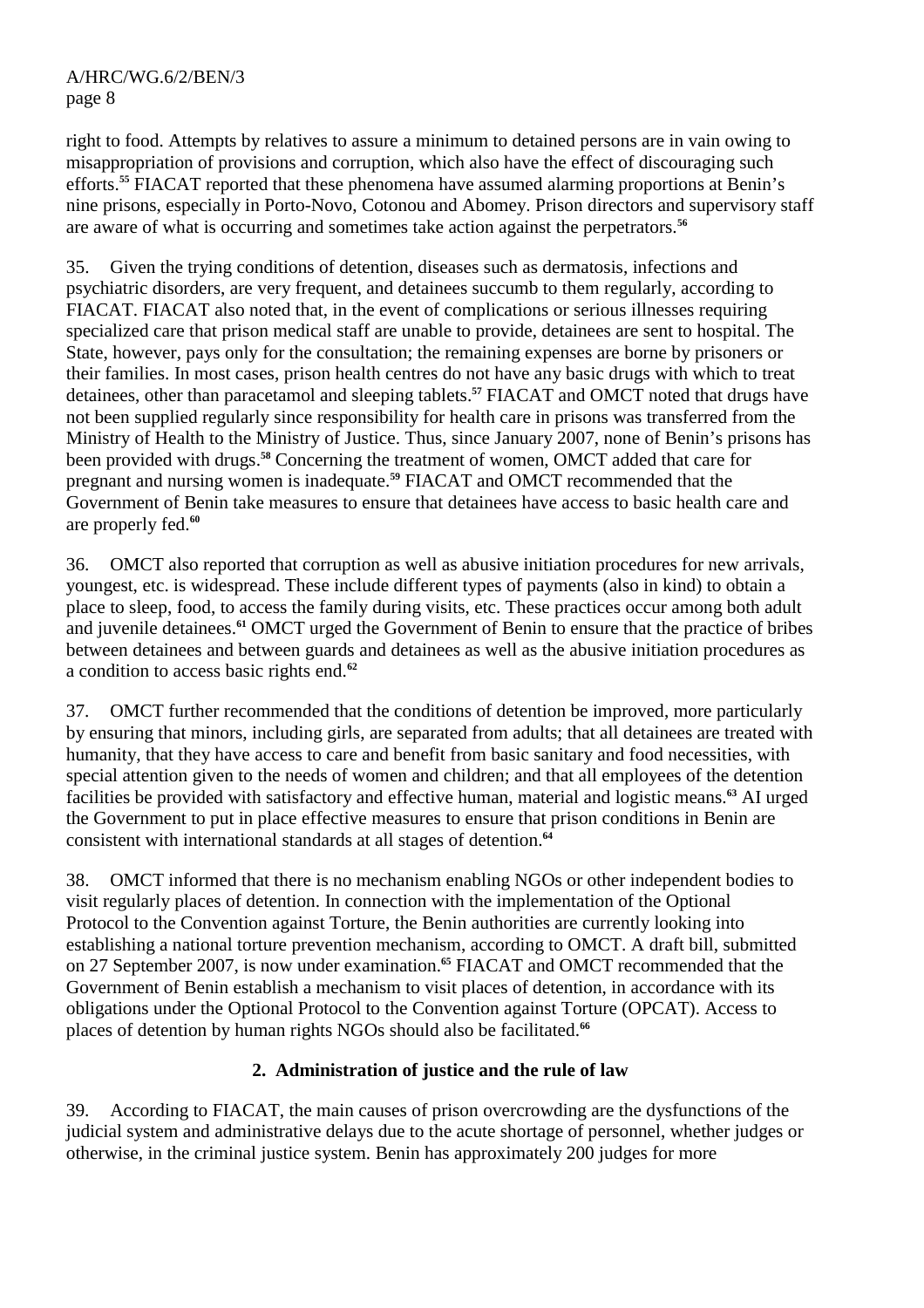than 7 million inhabitants. FIACAT stated that each judge is required to deal with an excessive number of cases per year. Registrars sometimes sift out cases, and generally a significant number of detainees are forgotten. Moreover, in Benin, judges are not bound by any time limits for the examination of case files and the conduct of investigations. The judge alone determines what constitutes a reasonable time frame within which to consider and rule on a detainee's case. FIACAT indicated that some prisoners have been waiting 15 years for the investigation of their cases to be completed**. 67**

40. FIACAT and OMCT recommended that the Government of Benin guarantee persons held in custody access to a doctor and to legal assistance, which should be provided free of charge for persons without means. Persons held in custody must be informed of their rights in a language they understand and have the opportunity to contact their relatives.**<sup>68</sup>**

41. OMCT recommended that the Government of Benin disseminate the relevant laws, international and national, to which Benin is a party, in the main national languages (about seven), and all over the territory, especially to the political and administrative authorities, mayors, and heads of neighbourhoods and villages.**<sup>69</sup>**

42. OMCT urged the authorities to ensure periodical training to update magistrates, judicial personnel, the directors of detention centres and the officers of the police, and to make the new laws that were voted and adopted available to them.**<sup>70</sup>**

# **3. Right to privacy**

43. The International Gay and Lesbian Association, ILGA-Europe, Pan African ILGA, the International Gay and Lesbian Human Rights Commission and ARC International (ILGA) stated in their joint submission that Benin maintains criminal sanctions against consensual same-sex activity. Article 88 of Benin's Penal Code of 1996 provides: "Anyone who commits an indecent act or an act against nature with an individual of the same sex will be punished by 1 to 3 years' imprisonment and a fine of 100,000 to 500,000 francs."**<sup>71</sup>**

### **4. Right to social security and to an adequate standard of living**

44. According to FI, the isolation of villages and farms from health centres owing to the poor condition or absence of road infrastructure, as well as the heavy weight of sociocultural beliefs and the lack of information and outreach to rural populations, who are influenced by local beliefs and attitudes, constitute obstacles to the acceptance and use of modern health-care facilities. In addition, the nomadic nature of some groups, notably pastoralists, renders access to health centres difficult. In consequence, women, including those who are pregnant, do not seek prenatal care. More than 70 per cent receive no medical assistance during their pregnancy and even during delivery, according to FI. The few pregnant women who attend prenatal check-ups do so infrequently, sometimes out of choice - they neglect to attend owing to their faith in traditional medicine and to the fact that pregnancy and childbirth have taken place without recourse to modern medicine since time immemorial - but sometimes because they are unable to attend on account of unstable weather, the burden of work in the fields or lack of transportation. More than 95 per cent of pregnant women who initially attend prenatal check-ups do not continue. This results in complications during pregnancy, and during and after delivery.**72**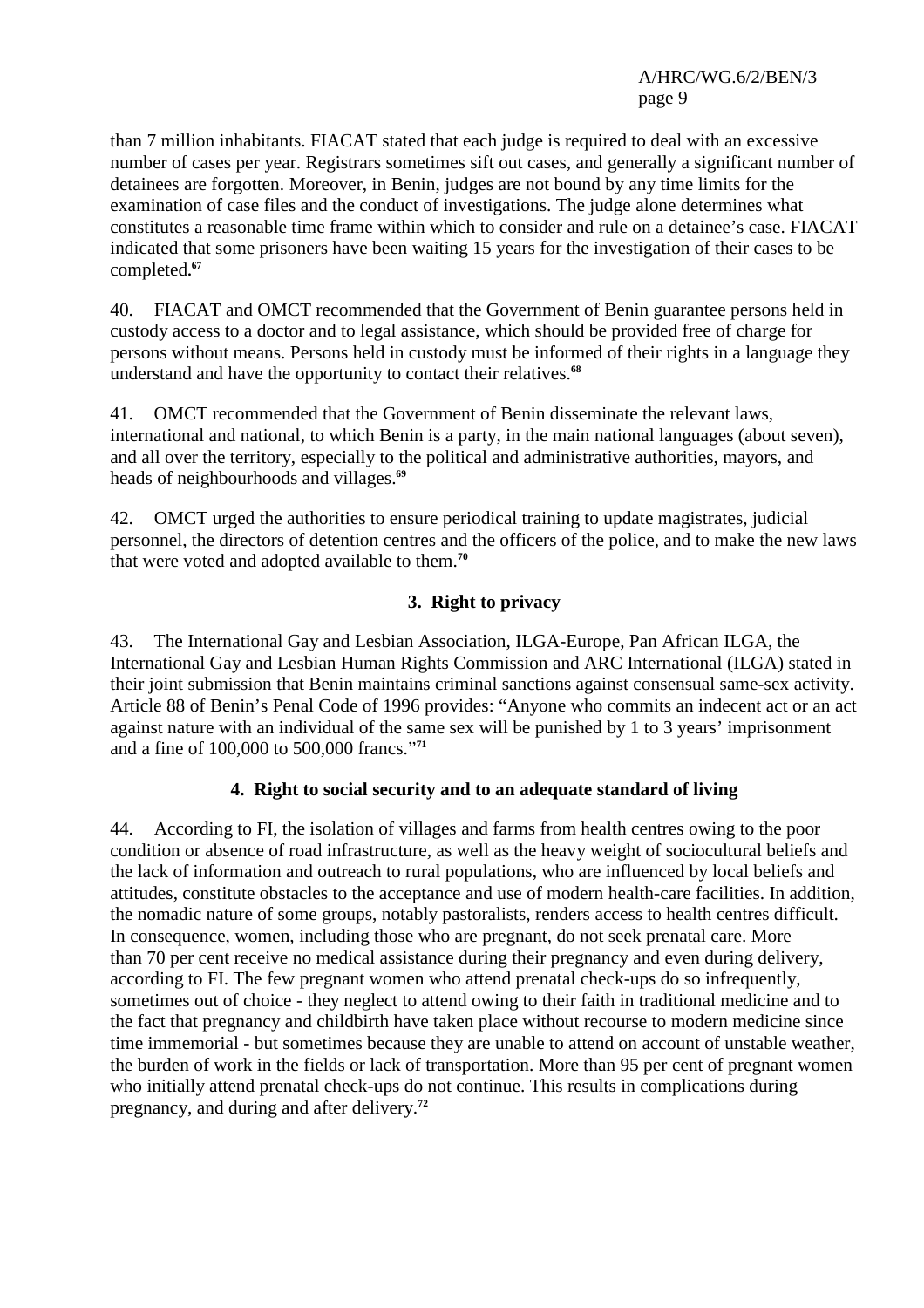45. FI emphasized that the problem of access to health centres, where these exist, the high rate of maternal mortality during childbirth, the persistence of traditional beliefs that demonize modern medicine and the lack of assistance for women during and after delivery prevent women in the north of Benin from exercising their rights. FI recalled that the Committee on the Elimination of Discrimination against Women, in its concluding observations on the situation of women in Benin (A/60/38, paras. 127-170, of 22 July 2005), expressed concern about the lack of access to adequate health care for women and girls, particularly in rural areas (para. 157). FI urged the Government to adopt appropriate measures to rectify this situation and, in particular, its harmful effects on the exercise of the rights of young children.**<sup>73</sup>**

46. With regard to women's right to health, including access to reproductive health, FI recommended the establishment of a properly staffed and funded strategic programme, backed up by a plan of action on access to the right to health, with a special focus on reproductive health. The effective participation of the populations concerned in developing the strategic programme and plan of action should be ensured. The strategic programme and plan of action should be structured around the following elements: awareness-raising efforts that recognize the role of traditional medicine while stressing the necessity of regular prenatal check-ups and the need to break with traditional beliefs that demonize modern medicine; access to services and to information on the benefits of prenatal care for the health of the mother-to-be and, in particular, the unborn child; and the enhancement of road, education and health-care infrastructure.**<sup>74</sup>**

# **5. Right to education and to participate in the cultural life of the community**

47. FI noted that boys were given preference where education is concerned. As a result, many children are not enrolled in school. Some go with their parents to the pasturing grounds.**<sup>75</sup>**

48. OMCT recommended that the Government of Benin reinforce the action of NGOs working for the promotion and the defence of women's rights by investing towards the elimination of illiteracy, the education and instruction of girls and women, notably in the northern part of the State.**<sup>76</sup>**

# **III. ACHIEVEMENTS, BEST PRACTICES, CHALLENGES AND CONSTRAINTS**

49. AFJB noted that the Ministry of Justice and the Ministry of the Family and Children have programmes and plans of action for the dissemination of legal texts and for combating violence against women. Training is provided for law enforcement officials. According to AFJB, seminars and workshops were organized in Porto-Novo and Parakou in September 2006 in the context of the launching of the project to disseminate the laws on female genital mutilation, sexual and reproductive health, HIV/AIDS, and the Personal and Family Code. The Ministry of the Family has implemented several projects to train and raise awareness among officials and personnel of the Ministry, as well as local relays.**<sup>77</sup>**

### **IV. KEY NATIONAL PRIORITIES, INITIATIVES AND COMMITMENTS**

n/a

# **V. CAPACITY-BUILDING AND TECHNICAL ASSISTANCE**

n/a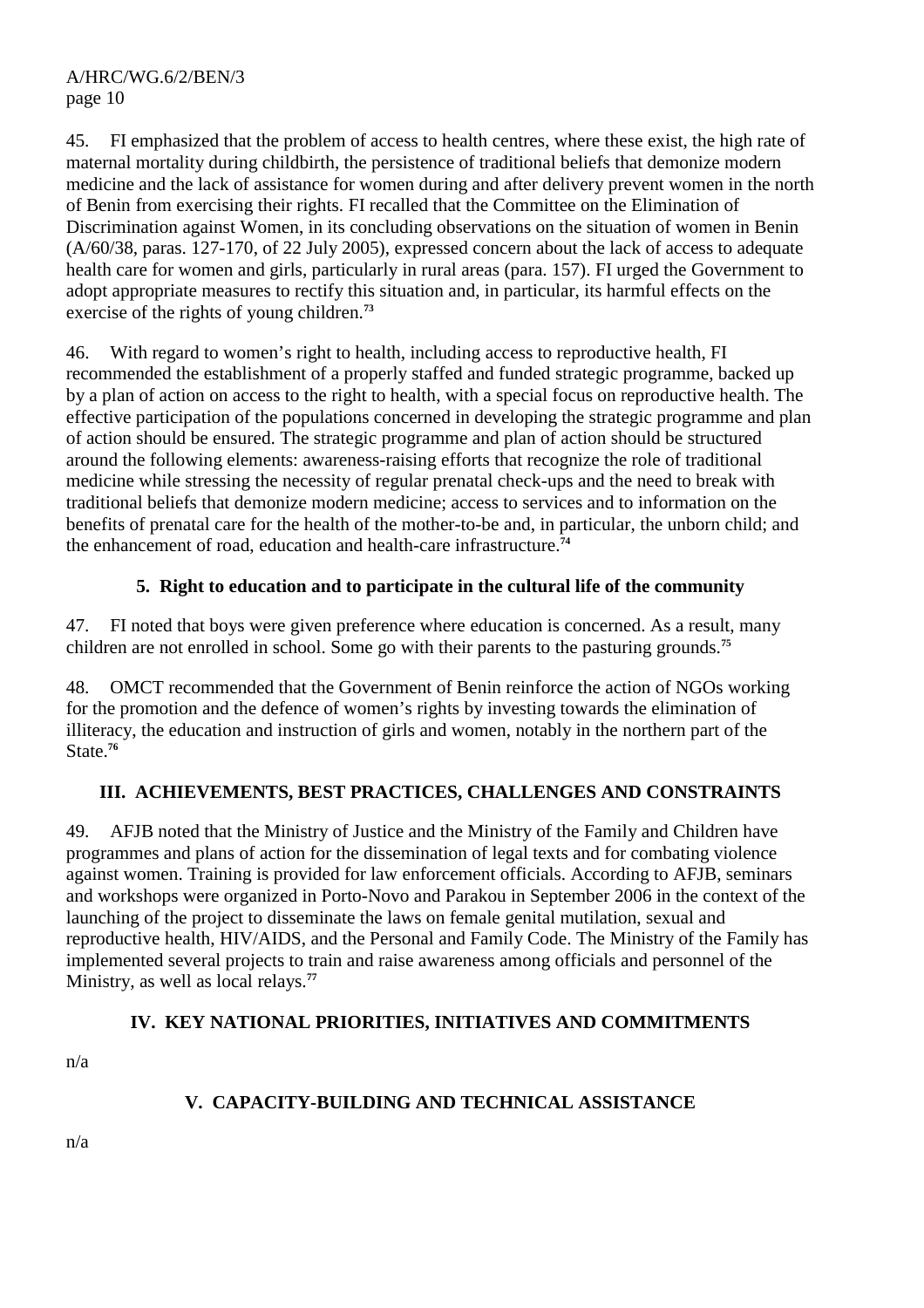#### *Notes*

<sup>1</sup> The stakeholders listed below have contributed information for this summary; the full texts of all original submissions are available at: www.ohchr.org. (One asterisk denotes a non-governmental organization in consultative status with the Economic and Social Council.)

*Civil Society* 

| <b>AFJB</b>   | Association des Femmes Juristes du Bénin, Cotonou, Bénin, UPR submission,<br>February 2008                                                                                                                        |
|---------------|-------------------------------------------------------------------------------------------------------------------------------------------------------------------------------------------------------------------|
| AI            | Amnesty International, London, United Kingdom, UPR submission, February 2008*                                                                                                                                     |
| <b>FIACAT</b> | Fédération internationale de l'Action des chrétiens pour l'abolition de la torture, ACAT<br>Bénin, Paris, France / Cotonou, Bénin, joint UPR submission, February 2008                                            |
| FI            | Franciscans International, Geneva, Switzerland, UPR submission, February 2008*                                                                                                                                    |
| <b>GIEACP</b> | Global Initiative to End All of Corporal Punishment of Children, London, United Kingdom,<br>UPR submission, February 2008                                                                                         |
| <b>ILGA</b>   | International Lesbian and Gay Association, ILGA-Europe*, Pan African ILGA, International<br>Gay and Lesbian Human Rights Commission, ARC International, Brussels, Belgium, joint<br>UPR submission, February 2008 |
| <b>OMCT</b>   | World Organisation Against Torture, Geneva, Switzerland, UPR submission,<br>February 2008*                                                                                                                        |

<sup>2</sup> World Organisation Against Torture, Geneva, Switzerland, UPR submission, February 2008, p. 5.

**3** Amnesty International, London, United Kingdom, UPR submission, February 2008, para. 6.

**4** Amnesty International, London, United Kingdom, UPR submission, February 2008, paras. 7-8.

**5** Amnesty International, London, United Kingdom, UPR submission, February 2008, para. 9.

**6** Amnesty International, London, United Kingdom, UPR submission, February 2008, paras. 1 and 4.

**7** Amnesty International, London, United Kingdom, UPR submission, February 2008, para. 5.

**8** Amnesty International, London, United Kingdom, UPR submission, February 2008, paras. 13-14.

**9** Fédération internationale de l'Action des chrétiens pour l'abolition de la torture, ACAT Bénin, Paris, France / Cotonou, Bénin, joint UPR submission, February 2008, p. 2. See also World Organisation Against Torture, Geneva, Switzerland, UPR submission, February 2008, p. 1.

<sup>10</sup> Fédération internationale de l'Action des chrétiens pour l'abolition de la torture, ACAT Bénin, Paris, France / Cotonou, Bénin, joint UPR submission, February 2008, p. 2.

**<sup>11</sup>** World Organisation Against Torture, Geneva, Switzerland, UPR submission, February 2008, p. 4. See also Fédération internationale de l'Action des chrétiens pour l'abolition de la torture, ACAT Bénin, Paris, France / Cotonou, Bénin, joint UPR submission, February 2008, p. 5.

**<sup>12</sup>** Franciscans International, Geneva, Switzerland, UPR submission, February 2008, para. 14. See also World Organisation Against Torture, Geneva, Switzerland, UPR submission, February 2008, p. 4.

**<sup>13</sup>** Franciscans International, Geneva, Switzerland, UPR submission, February 2008, para. 14.

**<sup>14</sup>** Franciscans International, Geneva, Switzerland, UPR submission, February 2008, paras. 16-17.

**<sup>15</sup>** World Organisation Against Torture, Geneva, Switzerland, UPR submission, February 2008, pp. 4-5.

<sup>16</sup> Franciscans International, Geneva, Switzerland, UPR submission, February 2008, para. 23.

**<sup>17</sup>** World Organisation Against Torture, Geneva, Switzerland, UPR submission, February 2008, p. 3.

<sup>18</sup> Global Initiative to End All of Corporal Punishment of Children, London, United Kingdom, UPR submission. February 2008, p. 2.

<sup>19</sup> World Organisation Against Torture, Geneva, Switzerland, UPR submission, February 2008, p. 5.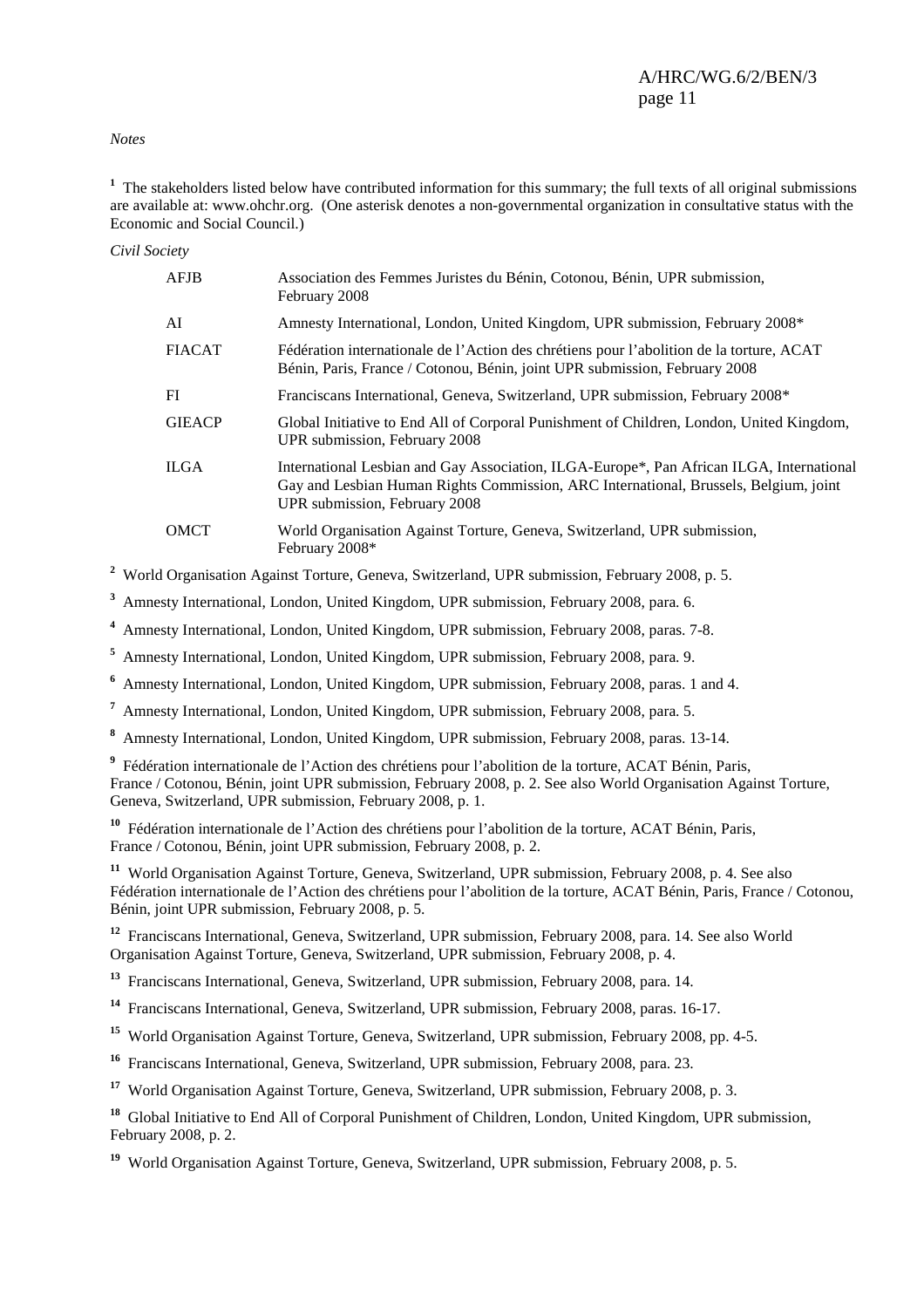<sup>20</sup> Global Initiative to End All of Corporal Punishment of Children, London, United Kingdom, UPR submission, February 2008, p. 1.

**<sup>21</sup>** World Organisation Against Torture, Geneva, Switzerland, UPR submission, February 2008, p. 4. See also Global Initiative to End All of Corporal Punishment of Children, London, United Kingdom, UPR submission, February 2008, p. 2.

<sup>22</sup> World Organisation Against Torture, Geneva, Switzerland, UPR submission, February 2008, p. 4.

**<sup>23</sup>** Association des Femmes Juristes du Bénin, Cotonou, Bénin, UPR submission, February 2008, p. 3.

<sup>24</sup> World Organisation Against Torture, Geneva, Switzerland, UPR submission, February 2008, p. 4.

<sup>25</sup> World Organisation Against Torture, Geneva, Switzerland, UPR submission, February 2008. p. 5.

**<sup>26</sup>** Association des Femmes Juristes du Bénin, Cotonou, Bénin, UPR submission, February 2008, p. 2.

**<sup>27</sup>** Association des Femmes Juristes du Bénin, Cotonou, Bénin, UPR submission, February 2008, p. 2. See also World Organisation Against Torture, Geneva, Switzerland, UPR submission, February 2008, pp. 2-3.

**<sup>28</sup>** Association des Femmes Juristes du Bénin, Cotonou, Bénin, UPR submission, February 2008, p. 2.

**<sup>29</sup>** Association des Femmes Juristes du Bénin, Cotonou, Bénin, UPR submission, February 2008, p. 3. See also World Organisation Against Torture, Geneva, Switzerland, UPR submission, February 2008, p. 3.

**<sup>30</sup>** World Organisation Against Torture, Geneva, Switzerland, UPR submission, February 2008, p. 3.

**<sup>31</sup>** Association des Femmes Juristes du Bénin, Cotonou, Bénin, UPR submission, February 2008, p. 3; World Organisation Against Torture, Geneva, Switzerland, UPR submission, February 2008, p. 3.

**<sup>32</sup>** Association des Femmes Juristes du Bénin, Cotonou, Bénin, UPR submission, February 2008, p. 3; World Organisation Against Torture, Geneva, Switzerland, UPR submission, February 2008, p. 3.

**<sup>33</sup>** World Organisation Against Torture, Geneva, Switzerland, UPR submission, February 2008, p. 3.

**<sup>34</sup>** World Organisation Against Torture, Geneva, Switzerland, UPR submission, February 2008, p. 3.

**<sup>35</sup>** World Organisation Against Torture, Geneva, Switzerland, UPR submission, February 2008, p. 3. See also Association des Femmes Juristes du Bénin, Cotonou, Bénin, UPR submission, February 2008, p. 2.

**<sup>36</sup>** World Organisation Against Torture, Geneva, Switzerland, UPR submission, February 2008, p. 5.

**<sup>37</sup>** World Organisation Against Torture, Geneva, Switzerland, UPR submission, February 2008, p. 5.

**<sup>38</sup>** World Organisation Against Torture, Geneva, Switzerland, UPR submission, February 2008, p. 5.

**<sup>39</sup>** Fédération internationale de l'Action des chrétiens pour l'abolition de la torture, ACAT Bénin, Paris, France / Cotonou, Bénin, joint UPR submission, February 2008, p. 2; Association des Femmes Juristes du Bénin, Cotonou, Bénin, UPR submission, February 2008, p. 3; World Organisation Against Torture, Geneva, Switzerland, UPR submission, February 2008, p. 1.

**<sup>40</sup>** Fédération internationale de l'Action des chrétiens pour l'abolition de la torture, ACAT Bénin, Paris, France / Cotonou, Bénin, joint UPR submission, February 2008, p. 5; World Organisation Against Torture, Geneva, Switzerland, UPR submission, February 2008, p. 4.

**<sup>41</sup>** World Organisation Against Torture, Geneva, Switzerland, UPR submission, February 2008, p. 1.

**<sup>42</sup>** OMCT, World Organisation Against Torture, Geneva, Switzerland, UPR submission, February 2008, p. 4.

**<sup>43</sup>** World Organisation Against Torture, Geneva, Switzerland, UPR submission, February 2008, p. 2.

**<sup>44</sup>** Association des Femmes Juristes du Bénin, Cotonou, Bénin, UPR submission, February 2008, p. 4.

**<sup>45</sup>** Amnesty International, London, United Kingdom, UPR submission, February 2008, para. 10.

**<sup>46</sup>** Fédération internationale de l'Action des chrétiens pour l'abolition de la torture, ACAT Bénin, Paris, France / Cotonou, Bénin, joint UPR submission, February 2008, p. 3. See also World Organisation Against Torture, Geneva, Switzerland, UPR submission, February 2008, pp. 1-2.

**<sup>47</sup>** Fédération internationale de l'Action des chrétiens pour l'abolition de la torture, ACAT Bénin, Paris, France / Cotonou, Bénin, joint UPR submission, February 2008, p. 1.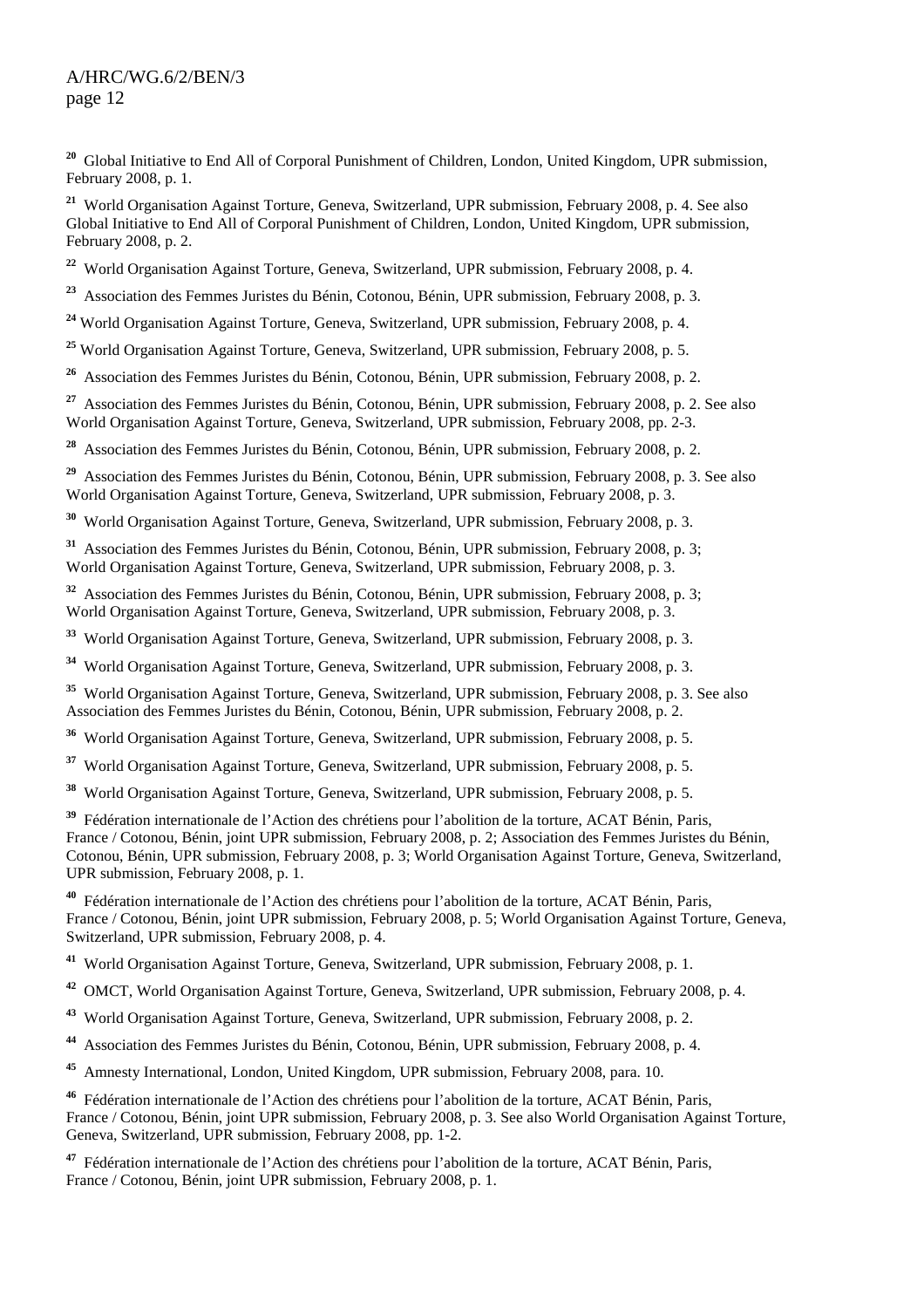**<sup>48</sup>** Fédération internationale de l'Action des chrétiens pour l'abolition de la torture, ACAT Bénin, Paris, France / Cotonou, Bénin, joint UPR submission, February 2008, p. 5; World Organisation Against Torture, Geneva, Switzerland, UPR submission, February 2008, p. 4.

**<sup>49</sup>** Association des Femmes Juristes du Bénin, Cotonou, Bénin, UPR submission, February 2008, p. 4. See also Fédération internationale de l'Action des chrétiens pour l'abolition de la torture, ACAT Bénin, Paris, France / Cotonou, Bénin, joint UPR submission, February 2008, p. 4; World Organisation Against Torture, Geneva, Switzerland, UPR submission, February 2008, p. 2.

**<sup>50</sup>** Fédération internationale de l'Action des chrétiens pour l'abolition de la torture, ACAT Bénin, Paris, France / Cotonou, Bénin, joint UPR submission, February 2008, p. 4.

**<sup>51</sup>** Fédération internationale de l'Action des chrétiens pour l'abolition de la torture, ACAT Bénin, Paris, France / Cotonou, Bénin, joint UPR submission, February 2008, p. 3. See also Association des Femmes Juristes du Bénin, Cotonou, Bénin, UPR submission, February 2008, p. 3.

**<sup>52</sup>** World Organisation Against Torture, Geneva, Switzerland, UPR submission, February 2008, p. 2.

**<sup>53</sup>** Fédération internationale de l'Action des chrétiens pour l'abolition de la torture, ACAT Bénin, Paris, France / Cotonou, Bénin, joint UPR submission, February 2008, p. 5; World Organisation Against Torture, Geneva, Switzerland, UPR submission, February 2008, p. 4.

**<sup>54</sup>** Fédération internationale de l'Action des chrétiens pour l'abolition de la torture, ACAT Bénin, Paris, France / Cotonou, Bénin, joint UPR submission, February 2008, p. 3.

**<sup>55</sup>** Fédération internationale de l'Action des chrétiens pour l'abolition de la torture, ACAT Bénin, Paris, France / Cotonou, Bénin, joint UPR submission, February 2008, pp. 3-4; World Organisation Against Torture, Geneva, Switzerland, UPR submission, February 2008, p. 2. See also Association des Femmes Juristes du Bénin, Cotonou, Bénin, UPR submission, February 2008, p. 4; Amnesty International, London, United Kingdom, UPR submission, February 2008, paras. 10-12.

**<sup>56</sup>** Fédération internationale de l'Action des chrétiens pour l'abolition de la torture, ACAT Bénin, Paris, France / Cotonou, Bénin, joint UPR submission, February 2008, p. 4.

**<sup>57</sup>** Fédération internationale de l'Action des chrétiens pour l'abolition de la torture, ACAT Bénin, Paris, France / Cotonou, Bénin, joint UPR submission, February 2008, p. 4. See also Association des Femmes Juristes du Bénin, Cotonou, Bénin, UPR submission, February 2008, p. 4; World Organisation Against Torture, Geneva, Switzerland, UPR submission, February 2008, p. 2.

**<sup>58</sup>** Fédération internationale de l'Action des chrétiens pour l'abolition de la torture, ACAT Bénin, Paris, France / Cotonou, Bénin, joint UPR submission, February 2008, p. 4; World Organisation Against Torture, Geneva, Switzerland, UPR submission, February 2008, p. 2.

**<sup>59</sup>** World Organisation Against Torture, Geneva, Switzerland, UPR submission, February 2008, p. 2.

**<sup>60</sup>** Fédération internationale de l'Action des chrétiens pour l'abolition de la torture, ACAT Bénin, Paris, France / Cotonou, Bénin, joint UPR submission, February 2008, p. 5; World Organisation Against Torture, Geneva, Switzerland, UPR submission, February 2008, p. 4.

**<sup>61</sup>** World Organisation Against Torture, Geneva, Switzerland, UPR submission, February 2008, p. 2.

**<sup>62</sup>** World Organisation Against Torture, Geneva, Switzerland, UPR submission, February 2008, p. 5.

**<sup>63</sup>** World Organisation Against Torture, Geneva, Switzerland, UPR submission, February 2008, p. 5.

**<sup>64</sup>** Amnesty International, London, United Kingdom, UPR submission, February 2008, para. 12.

**<sup>65</sup>** World Organisation Against Torture, Geneva, Switzerland, UPR submission, February 2008, p. 1.

**<sup>66</sup>** Fédération internationale de l'Action des chrétiens pour l'abolition de la torture, ACAT Bénin, Paris, France / Cotonou, Bénin, joint UPR submission, February 2008, p. 5; World Organisation Against Torture, Geneva, Switzerland, UPR submission, February 2008, p. 4.

**<sup>67</sup>** Fédération internationale de l'Action des chrétiens pour l'abolition de la torture, ACAT Bénin, Paris, France / Cotonou, Bénin, joint UPR submission, February 2008, p. 3.